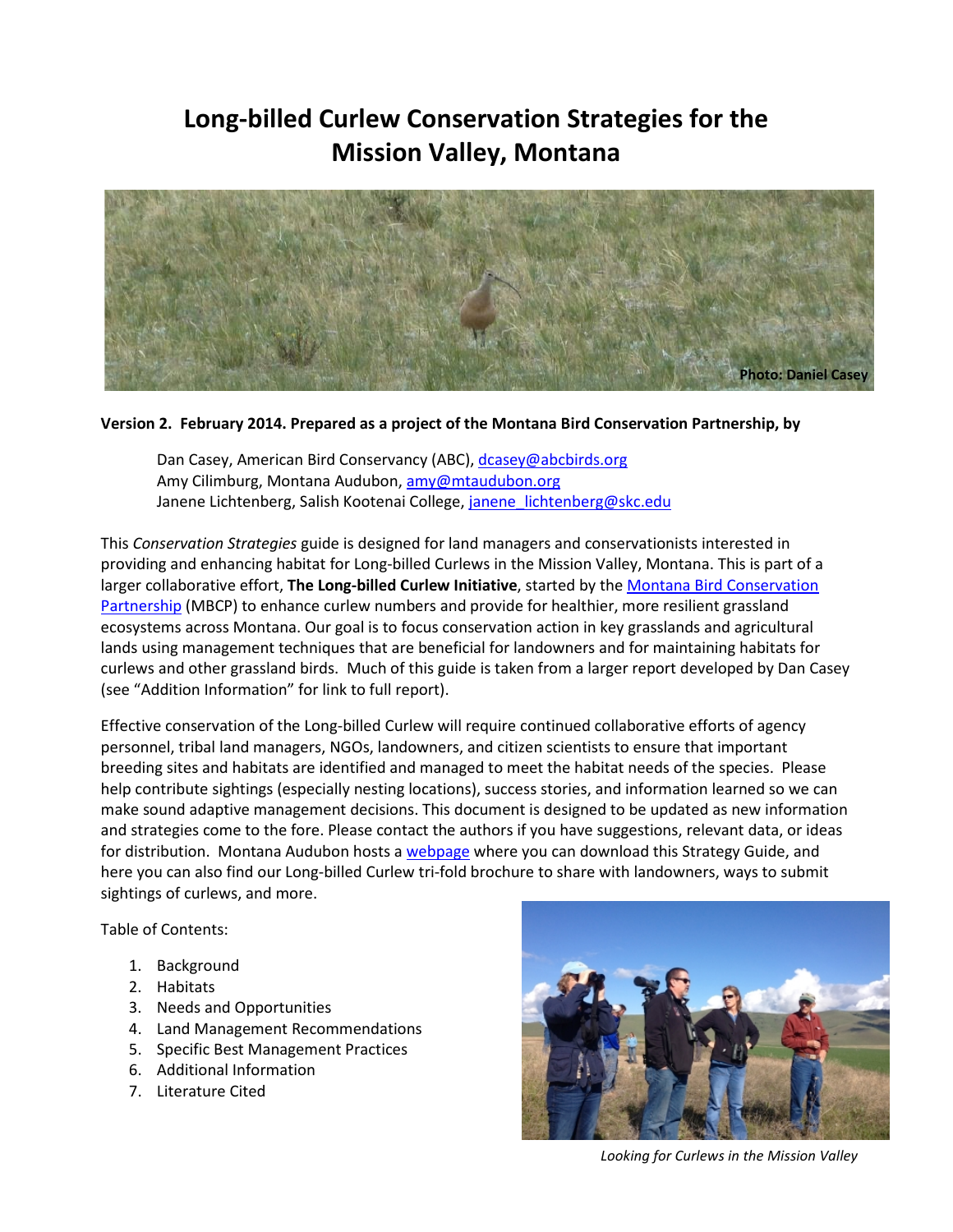### **Background**

The Long-billed Curlew (*Numenius americanus*) is known to breed in the Mission Valley and surrounding grasslands. Across its range Curlew populations have declined throughout much of their range due to conversion of native grasslands to other habitat types. Long-billed Curlews currently breed from Texas to central British Columbia, and from Nebraska to California, reaching their highest relative abundance in those parts of their range with intact grassland landscapes. Recent Breeding Bird Survey (BBS) data indicate a significant downward trend for North America as a whole. Because of these trends and concerns, the Longbilled Curlew is on ABC and Audubon's Watch List,



as a U.S. Fish and Wildlife Bird of Conservation Concern, is considered a sensitive species by the BLM, and a species of concern for the State of Montana (S3B). Habitat conversion has been a primary factor in these declines, especially across the Great Plains, as native grassland habitats have been converted to cropland. Urban/suburban growth and energy development have also replaced, altered, and fragmented habitat.

# *Perhaps the single biggest opportunity to stem the tide of continued Long-billed Curlew population declines is to prevent the further plowing of native prairie wherever it occurs within the species' range.*

This document recommends habitat protection, enhancement, and management actions to benefit curlews and the habitats they depend on. Activities that enhance native grasslands within this species range can maintain and perhaps even boost curlew densities. Most curlews are detected in grasslands with short grasses and pastures, and these short grass habitats appear to be necessary for nesting. Well-managed livestock grazing can be compatible with, and in some cases benefit, this species' habitat needs. Some agriculture such as flood-irrigated or sub-irrigated hayfields can provide seasonal feeding areas for curlews. Care will need to be taken to better understand how conservation practices to enhance curlew numbers affect other grassland bird species and wildlife to ensure that such recommendations are made in light of varying habitat needs across a suite of species. Thus we suggest ongoing monitoring and encourage land owners and citizen scientists to report curlew sightings and any nests found and for land managers to relay back results of efforts in the Mission Valley area so we can employ Adaptive Management in the future.

### **HABITATS**

Across its North American Range, the Curlew is species of the prairie grassland. During their rangewide breeding season surveys in support of the USFWS 2009 status assessment, Saalfeld et al (2010) detected most curlews in shortgrass prairie (52%) and pasture grasslands (37%), finding negative correlations with coniferous forest and scrub-shrub, but positive correlations with wetland presence at landscape scales (Saalfeld et al. 2010).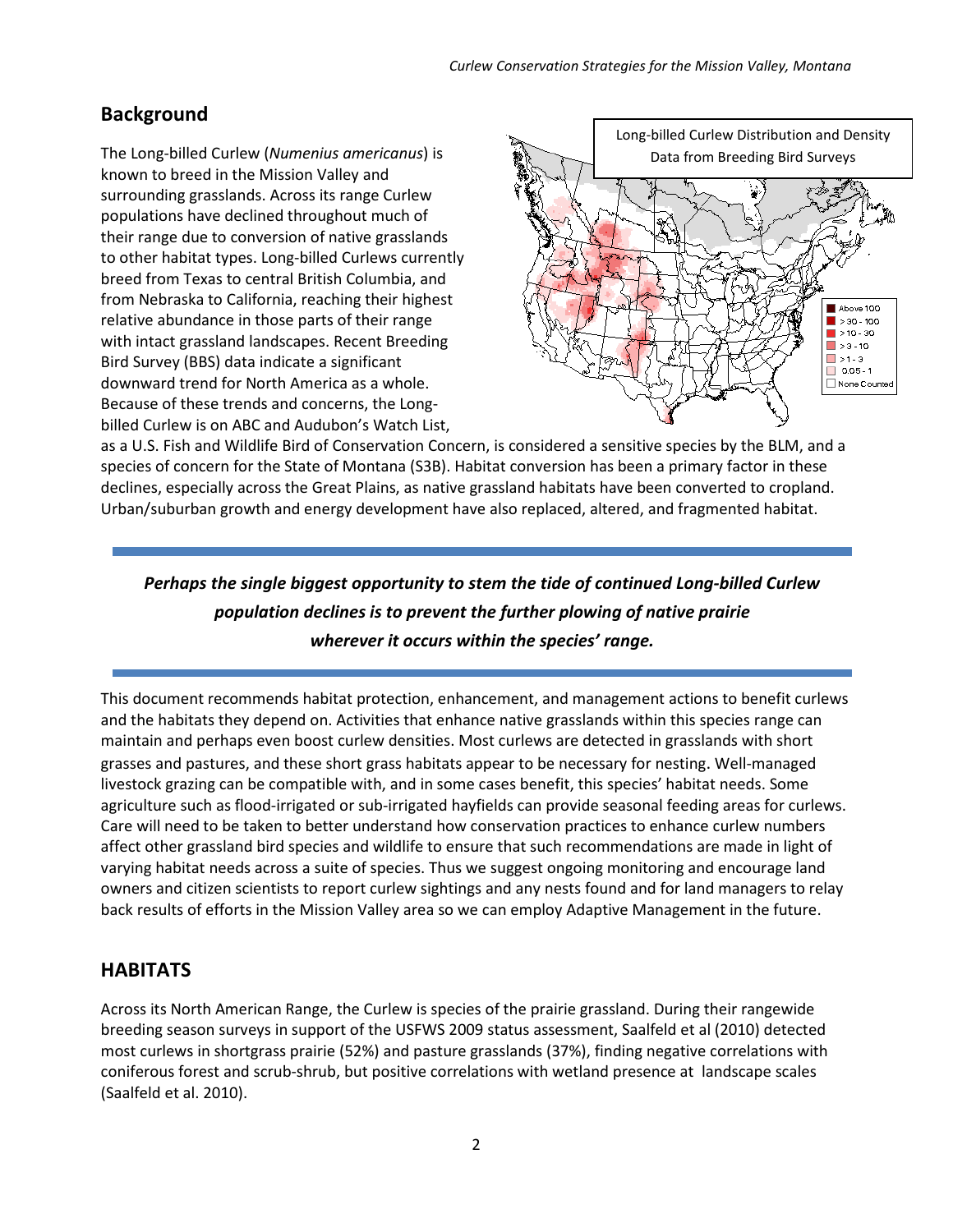Dechant et al (1999) provide a thorough summary of the rangewide variation in habitat selection by curlews. Virtually all studies of have indicated that relatively short graminoid vegetation is among the key habitat variables selected by nesting curlews. Changes in vegetation height resulting from grazing, mowing, fertilization, and moisture (precipitation or irrigation) can all influence habitat selection and curlew nest success (Bicak et al. 1982, Redmond and Jenni 1986, Paton and Dalton 1994). Preferred grass heights have been described variously across the range as from <10 cm (Bicak et al 1982) to <30 cm (Pampush 1980). They also seem to require bare ground elements, some (though sparse) additional tall forb or shrub cover. Though they do nest in some areas far from permanent water sources, areas within 1-3 km of wetlands (playas, potholes, wet meadows) are preferred. As noted by Fellows and Jones (2009), habitat relationships vary widely enough across the range of the species, and herein we focus on what is preferred for this species in western Montana.

**Grasslands.** Curlews nest in a wide variety of native and non-native grassland habitats. Historically, Longbilled Curlews responded to the grassland habitat conditions provided under grazing by bison, prairie dogs and other ground squirrels, and relatively frequent fire. Because of their preference for relatively short (10- 30 cm or less) and relatively sparse grass for nesting, they will often nest on sites grazed by livestock. While this means that they can be compatible with working rangelands, the timing and intensity of grazing can affect both habitat suitability and nest success. Within the low, sparse relatively level grasslands they prefer, curlews often select sites for nesting with slightly taller vegetation, more cover, and slightly elevated with respect to the surrounding area (e.g., hummocks).

**Wetlands.** Though they are highly reliant on wetlands during migration periods and during winter throughout much of their range, studies have varied widely on the importance of wetland habitats to Longbilled Curlews during the breeding season. Only one study (Faanes and Lingle 1995) indicated that curlews nested in higher densities in wet meadow than in upland prairie. Several authors have suggested that preferred nesting habitats must be within 1-3km of wetlands, and yet in many parts of the breeding range the only wetlands are ephemeral (e.g. playas), and the birds are apparently well adapted to cope with drier periods. Still, we can generally assume that the highest quality nesting landscapes do include wetland elements.

**Agriculture.** Curlews have been documented using a wide variety of agricultural habitats during the breeding season, with a likely preference for the fields most similar to native grasslands. Both native and

non-native pastures, dry or irrigated, may be used for nesting, particularly where fields have not been leveled for planting. Hay meadows are often used for feeding but less so for nesting. Cropland, fallow and stubble are used rarely for nesting and variably for feeding. Flood (or sub-) irrigated fields can provide feeding opportunities for adults and newly hatched broods. Presently, for this region, we do not know how breeding success in agriculture lands compares to that in native prairie, and we do not recommend additional replacement of grassland habitat with cropland agriculture.

**Shrub-steppe.** Curlews are known to nest in shrub-steppe habitats with low shrub densities, a dominance of grass in the understory, and an open ground component. They can be found in former shrub-steppe stands now dominated by cheatgrass. Efforts to eradicate cheatgrass and restore shrubs may be detrimental to some curlew populations, albeit beneficial to other wildlife species.

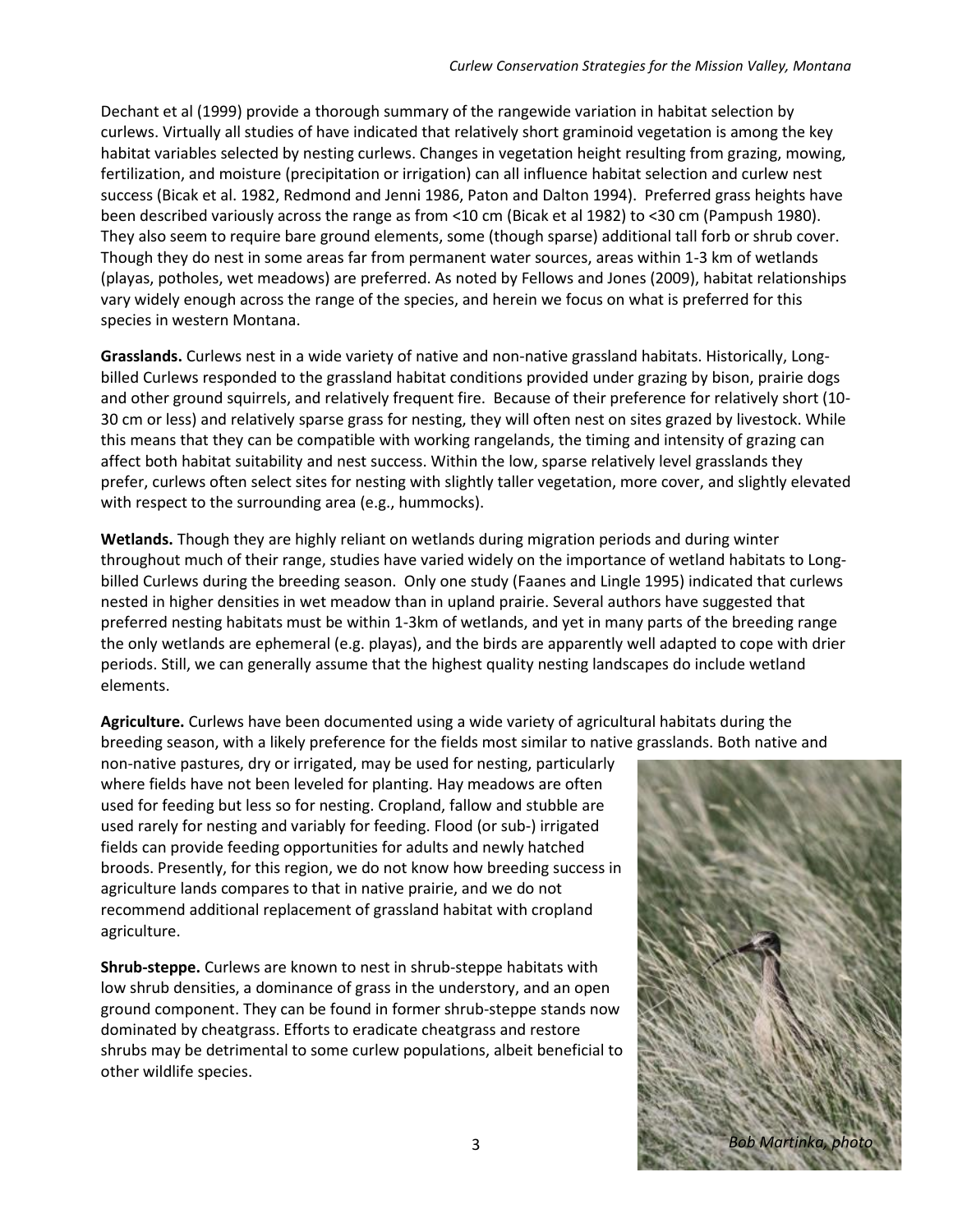## **Needs and Opportunities**

Habitat conversion and degradation is the primary reason Long-billed Curlew populations are declining. Farm Bill programs such as the Agricultural Lands Easement program can help limit further plowing of native prairie. The Conservation Reserve Program (CRP) is returning tilled croplands to grass cover however, the grass species planted are often too robust to provide curlew habitat. Program adjustments that encourage the use of native grasses inter-seeded with legumes and other forbs; or burning, mowing, light disking or controlled grazing, could benefit curlews and other grassland species reliant on shorter and more heterogeneous habitat structure. Other Farm Bill programs such as the Environmental Quality Incentive Program (EQIP) provide funding and technical assistance to landowners for rangeland enhancement and restoration to benefit wildlife. Continued funding for these programs is in question, so there is a need to find innovative ways to fund and continue such work.

The protection of large blocks of native grasslands is a pressing conservation need for the species. Some curlew breeding habitats become unsuitable when roads, buildings, energy developments and other factors reduce the size of habitat patches. Work in Idaho indicated a minimum patch size of about 120 acres (Redmond et al. 1981). Many government and non-government programs and organizations focus on longterm stewardship agreements, conservation easements, and acquisition of important habitat blocks. These tools can prevent habitat conversion and could put more focus on the largest and highest quality blocks occupied by curlews. Tools to identify those blocks could include the identification of focal areas, analysis of stewardship, and the incorporation of citizen science (including landowners and managers themselves) to identify occupied areas.

### **Land Management Recommendations**

Preferred management prescriptions will preserve or create large blocks of low-structure grassland (for nesting) mixed with, or in proximity to, wetlands or moister meadow habitats (for feeding and broodrearing). Grazing should be managed to provide cover levels compatible with the needs of curlews; grazing systems (particularly late summer, fall or winter) that leave grass 10-30 cm in height have the best potential for use by curlews. Where nesting curlews are present, disturbance should be avoided during the nesting season.

The foremost recommendation is to prevent conversion of upland prairie to cropland (Faanes and Lingle 1995). Breeding habitat should be protected from detrimental human activities, such as vehicular use, and shooting (Sugden 1933, Redmond and Jenni 1986). Ideally, curlews appear to need habitat areas greater than 100 acres with buffer strips 300-500 m wide around the edge (Redmond et al. 1981).

If appropriate for the goals of particular agricultural lands, curlews do best when most of the tall (over 15"), dense, residual vegetation is removed *before* the pre-laying period (March or April) so that adults

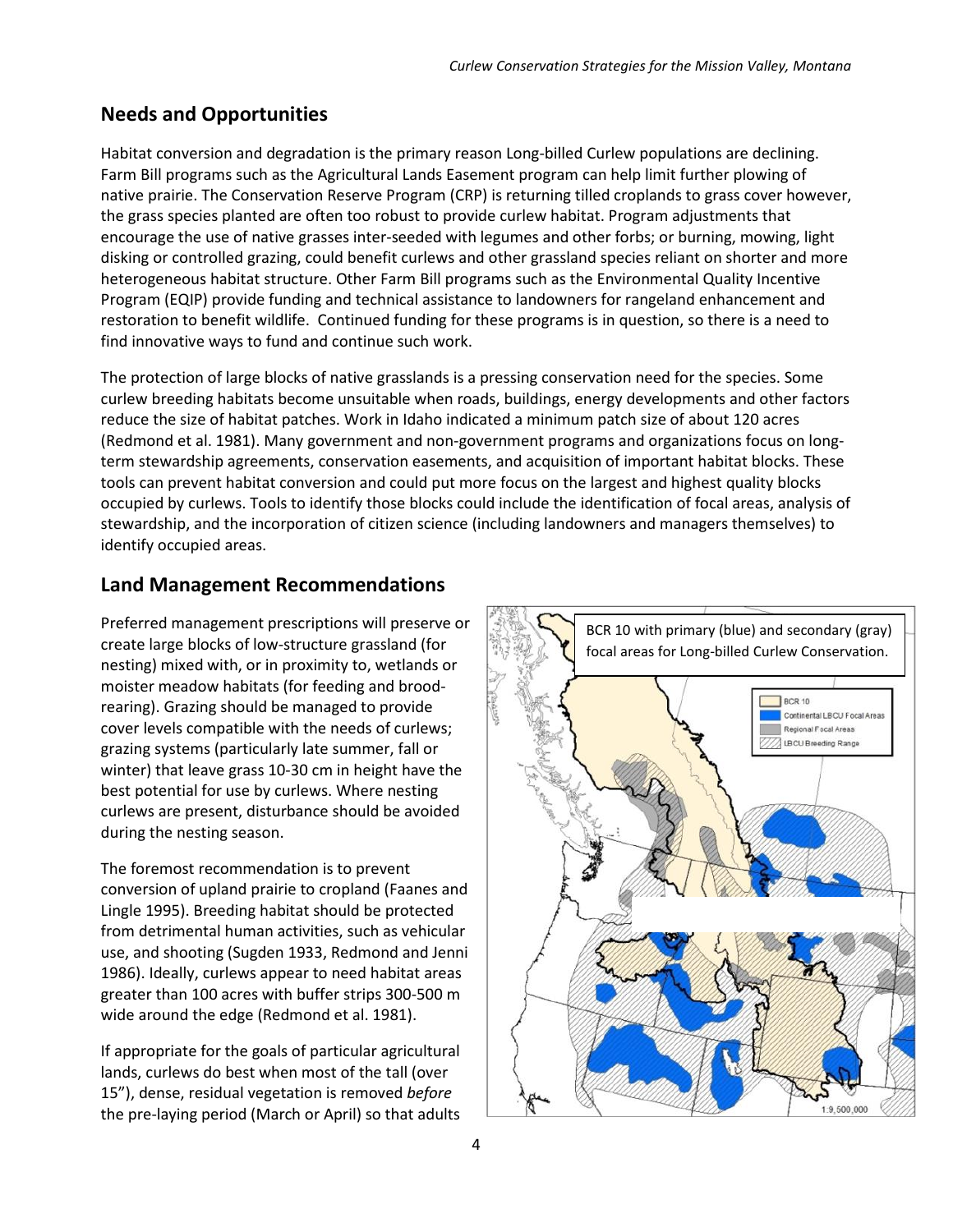do not have to leave their territories to forage (Redmond 1986; R. L. Redmond, University of Montana, Missoula, Montana, pers. Comm.). Removal of residual vegetation is especially important after years of above-normal precipitation. Early season haying and grazing can be used to provide short vegetation preferred by nesting curlews (Cochran and Anderson 1987). The timing and intensity of grazing should be adjusted based on local environmental factors such as rainfall and soil productivity (Bicak et al. 1982, Cochran and Anderson 1987, Bock et al. 1993). Grazing during the incubation period should be avoided. Burning can be used with caution where fire will improve habitat by reducing shrub coverage and increasing habitat openness (Redmond and Jenni 1986, Pampush and Anthony 1993). Overall, consider these recommendations concomitantly with those of other grassland-dependent species.

### **Specific Best Management Practices**

The following set of recommended management actions and guidelines should be implemented wherever practicable and appropriate within the breeding range of the Long-billed Curlew in North America. They are adapted from Dechant et al (1999) and Cannings (1999), and are meant to also benefit other grassland species associated with native grassland habitats. In every case, these guidelines will be most effective if implemented on landscapes already known to be inhabited by breeding curlews; ideally implementation should be accompanied by local surveys to verify important nesting or brood rearing areas. The timing of breeding, appropriate stocking rates, seed mixes and opportunities will vary regionally, as well as by site.

The largest blocks of suitable/occupied curlew habitat should be targeted for long-term protection through fee-title purchase, conservation easement or management agreements. Those already in public ownership or stewardship need to be managed to provide the habitat conditions required by curlews.

Though they are highly reliant on native rangeland habitats, the Long-billed Curlew also uses multiple habitats on working lands, from pastures and hay meadows to certain cropland types. Land management prescriptions should account for meeting the needs of nesting curlews by providing a heterogeneous mixture of grass cover <30 cm (12") tall, bare ground, and native forbs, particularly in proximity to seasonally flooded meadows or wetlands. Cost-share and landowner incentive programs (e.g. NRCS conservation practices under EQIP and WHIP) should be used to encourage management toward these objectives. Land management plans of the BLM and other land management agencies should account for and incorporate these recommendations in their alternatives for public land management direction.

We present these as overall guidance to land managers across western Montana, but urge local partner cooperation and consultation during their implementation, ensuring that local expertise and other site management objectives are taken into account. For Long-billed Curlews in Montana, the approximate dates for phenological benchmarks are spring arrival (15 April), nest initiation (1 May), and fledging (15 July) (Fellows and Jones, 2009).

#### **Halt Habitat Conversion**

- Prevent conversion of grassland or shrub-steppe, particularly in landscapes with wetland elements.
- Maintain or manage for grassland block sizes of >120 acres.
- Manage the forest fringe to minimize/reverse forest encroachment using slashing or other suitable method.



*Curlew nestling. B. Weber Photo*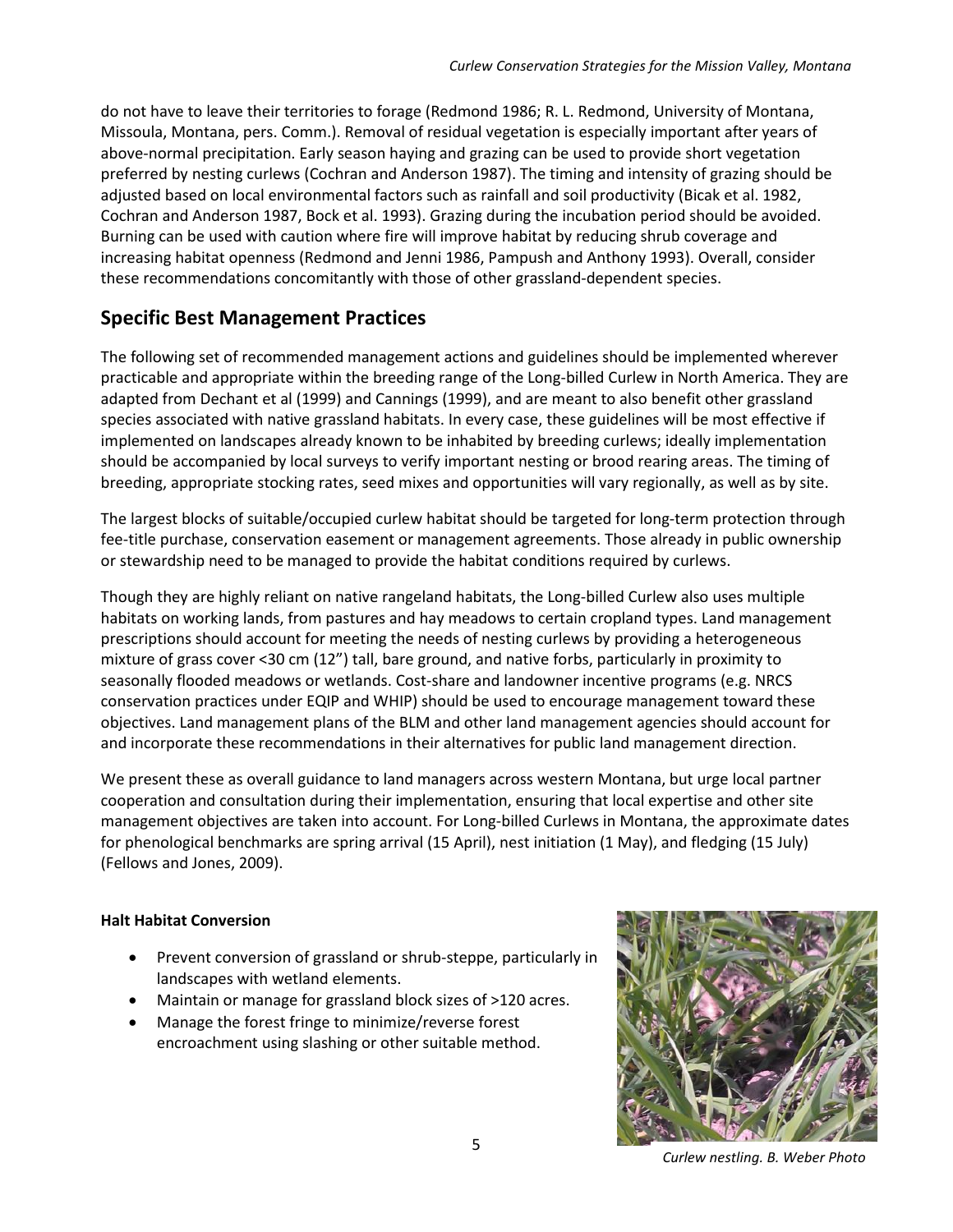#### **Manage Grazing Appropriately**

We recommend developing a grazing management plan that yields good to excellent range conditions (as defined by NRCS). Appropriate grazing management should encourage the use of multiple pastures and include rotational grazing that will provide heterogeneity across the landscape, so that cumulatively good quality habitat will be available for the suite of grassland birds including curlews at any given time. Any one pasture may provide high quality habitat for curlews in a given year, but may not provide optimal curlew habitat in every year, dependent upon when grazing occurs in any given year. We suggest:

- Avoid grazing of high-use curlew areas during the incubation and nestling period, to avoid potential for trampling. Target dates: 15 April – 15 July.
- Encourage dragging of hayfields to break up cowpies only outside of the incubation and nesting periods (typical incubation and nesting periods: 15 April – 15 July).

#### **Emphasize Native Grasses and Forbs**

- Burn areas only where and when fire intensity will reduce shrub coverage and increase habitat openness without reducing the diversity of native grass and forbs. Only in this reagion
- Avoid seeding with non-natives (e.g. crested wheatgrass).
- Use locally-appropriate native bunchgrass/forb seed mixes for restoration and revegetation efforts.
- Where necessary, manage taller non-native grass cover with grazing, mowing or fire to maintain low profile vegetation prior to the nesting season.
- Use grazing and other strategies (except herbicides) to minimize and manage invasive plant species

#### **Avoid Disturbance during Sensitive Periods**

- Protect breeding habitat of curlews from detrimental human activities, such as vehicular use, construction activities, and shooting.
- Do not construct additional roads in occupied curlew habitat unless there is no other practicable option. Limit road use during the breeding season (March 15-July 15).

#### **Adjust Certain Agricultural Practices**

- Reduce pesticide use on grasslands, especially near water, to maintain both terrestrial and aquatic invertebrates as a food source.
- Avoid widespread pesticide applications aimed at controlling grasshoppers.
- Reduce herbicide use to maintain nesting, loafing, and brood-rearing cover.
- Postpone tilling until at least mid-June in those agricultural habitats used for nesting.
- Whenever possible and practicable, favor flood-irrigation of hay meadows over sprinkler systems.

### **Additional Information:**

- **Conservation Strategies for the Long-billed Curlew**: Focal Areas, Desired Habitat Conditions and Best Management Practices. 2013. Dan Casey, American Bird Conservancy. *[www.mtaudubon.org/issues/grasslands/curlew.html](http://www.mtaudubon.org/issues/grasslands/curlew.html)* or from the author: dcasey@abcbird.org.
- **Effects of Management Practices on Grassland Birds; Long-billed Curlew**. USGS N. Prairie Wildlife Research Center. 1999. Dechant et al. *[www.npwrc.usgs.gov/resource/literatr/grasbird/lbcu/lbcu.htm](http://www.npwrc.usgs.gov/resource/literatr/grasbird/lbcu/lbcu.htm)*
- **USFWS Status Assessment & Conservation Action Plan for the Long-billed Curlew**. 2009. Fellows and Jones. *[www.fws.gov/mountain-prairie/species/birds/longbilled\\_curlew/BTP-LB-Curlew-rev-9-14-09.pdf](http://www.fws.gov/mountain-prairie/species/birds/longbilled_curlew/BTP-LB-Curlew-rev-9-14-09.pdf)*